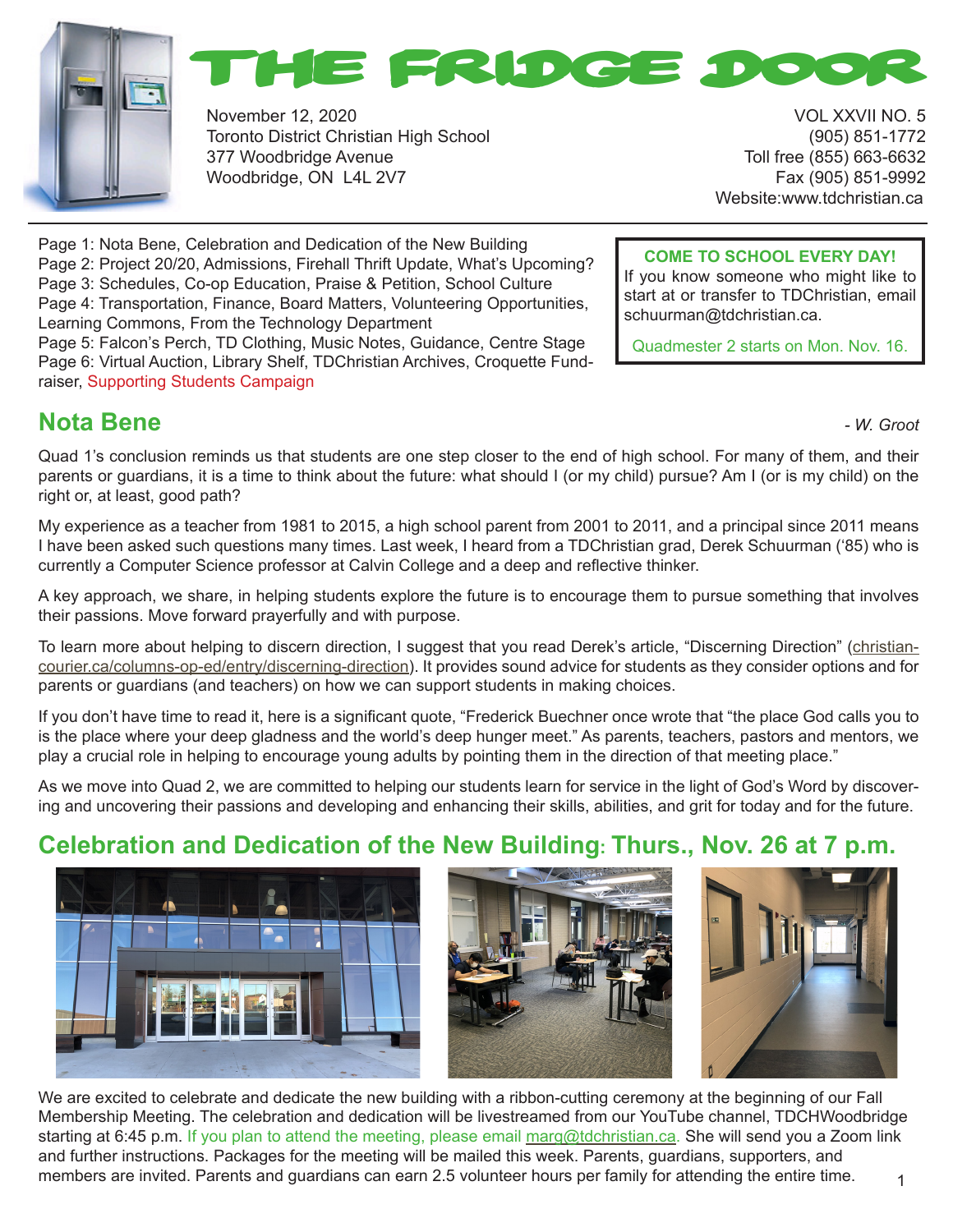# **Project 20/20** *- L. Fernhout*

On Monday, November 16 the new building will be opened up to students and staff! We are so thankful for all of the work, financial support and prayer that has taken place over the last few years to get to this point. God is good.

If you still wish to have a safe private, personal, or family tour of the new Project 20/20 space please contact me at fernhout@tdchristian.ca.

We continue to fundraise for Project 20/20 and we ask for your continued support: \$3,350,750 has been raised so far for Project 20/20 plus more for Giving Catalogue items.

Here are ways to continue to support Project 20/20:

- 1. Project 20/20 Campaign: tdchristian.ca/giving (monthly giving option is available) or use the pledge form at tdchristian.ca/project2020.
- 2. The Giving Catalogue: tdchristian.ca/givingcatalogue.
- 3. Kristina's Wish seat campaign: \$31,000 has been raised = 29 seats. We need 198 more seats. To donate, please go to tdchristian.ca/wish.
- 4. Prayer: We humbly seek your prayers for the Lord's guidance and provisions for Project 20/20 to finish strong!

## **Admissions: Grade 7&8 News** *- P. Schuurman*



Hello Families! We are busy putting together our very own, hopefully, once-in-a-lifetime ... "TD in a Box!" Due to the COVID-19 pandemic, we are unable to host our annual Grade 7 & 8 Day. BUT, what a wonderful opportunity to spread the word about TDChristian by sending out a box full of what makes us who we are. If you know of a Grade 7 or 8 student who is not in one of our feeder schools but may be interested in attending, please send an e-mail to me at schuurman@tdchristian.ca. It would be our pleasure to let them find out about our "TD in a Box!"

We are in need of a few more some volunteers (parents, guardians and students) to help with the boxes. See Edsby message from Mr. Groot on November 10 for details (or go to the Volunteer Section on page 4).

## **Fire Hall Thrift Store Update** *- P. Haffenden*

- 1. The ONLY donations that can currently be accepted are PRE-ARRANGED ONES of furniture. The place is full.
- 2. We are getting closer! Our Point of Sale (POS) system and credit card machine are in. Hopefully, we can start selling items soon!
- 3. We are working towards a "soft opening" where families and close friends can schedule a visit. We will send an Edsby message with details.
- 4. We have ordered re-chargeable gift cards. This will be a great way for us to generate some sales, and work to keeping the cash transactions to a minimum. It is also a great idea for Christmas and a way to help us spread the word.
- 5. We are in need of more pants hangers and baby clothes hangers.
- 6. We need additional volunteers who can work regular shifts and be trained for the retail side.

Questions about gift cards and/or volunteering can be directed to Paul Haffenden (email 325@tdchristian.ca.)

## **What's Upcoming?**

- **1. Turnaround Days are today and tomorrow, Fri., Nov. 13**. Students stay home. Teachers prepare for Quad
- **2. First day of Quad 2 is Mon., Nov. 16.**
- **3. Tuesday, Nov. 17:** Quad 1 Final Learning Reports will be posted in Edsby. Paper copies will be go home with students later that week.
- **4. The Celebration and Dedication of the New Building** is at 7 p.m. on Thurs., Nov. 26. (See page 1 for details.)
- **5. Quad 2 Remote Learning Day** is on Fri., Dec. 4. Strategic Planning Team meets at the school.
- **6. Quad 2 Project Day** is on Fri., Dec. 11.
- **7. The Christmas Program** will premiere at 7 p.m. on Thurs., Dec. 17 (YouTube channel, TDCHWoodbridge).
- **8. Christmas Break** starts on Sat., Dec. 19 and ends on Sun., Jan. 2, 2021.
- **9. Quad 2 ends** on Thurs., Jan. 28.
- **10. Quad 3 begins** on Tues., Feb. 2 and March break will likely begin on Mar. 13 instead of Mar. 12.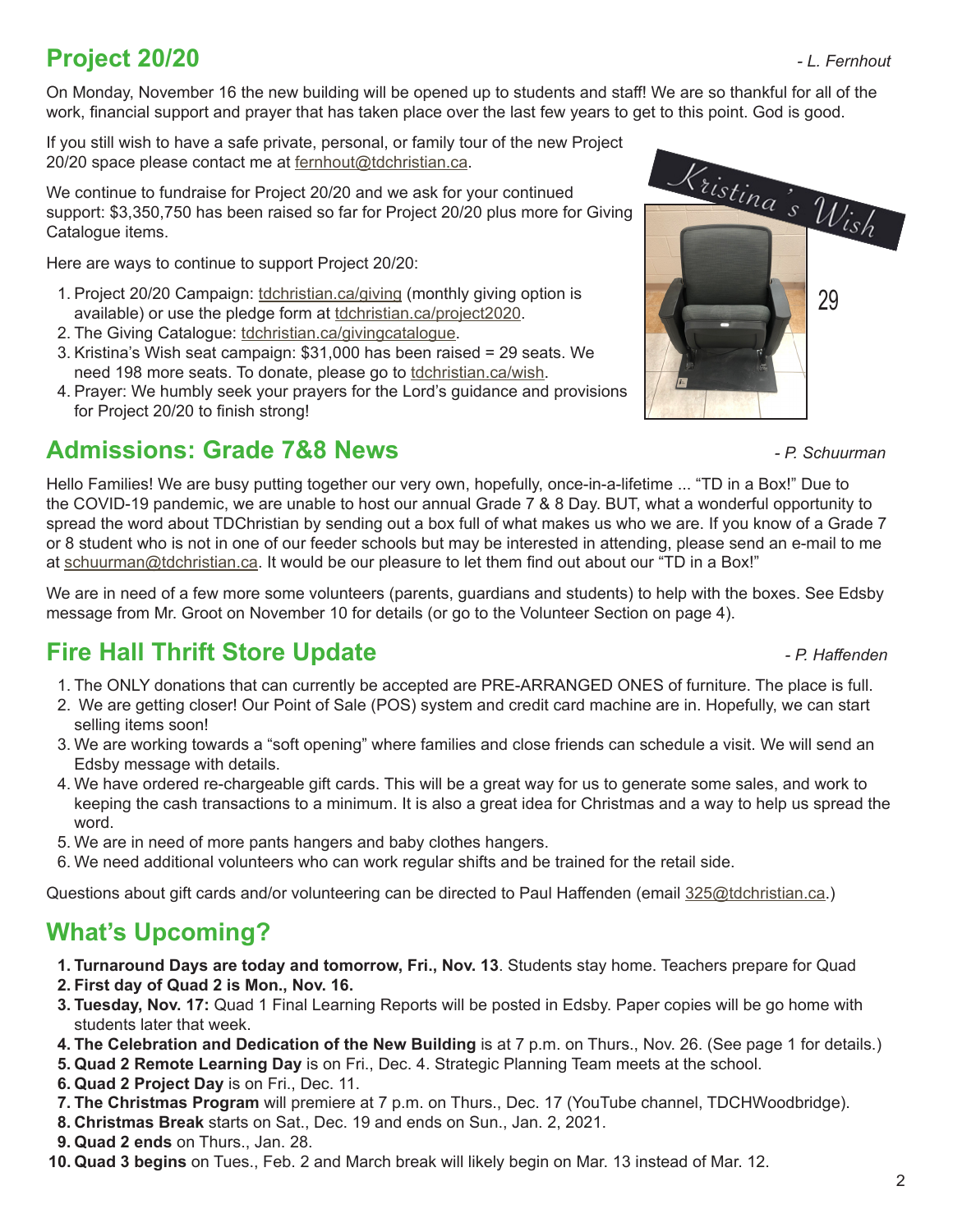GRADE 9 STUDENTS may see changes to their classes before Monday as cohorts continue to be balanced for numbers. Students should check Edsby this weekend to confirm classes and rooms for Monday.

Students in Grades 10, 11, and 12 should ensure that the classes that show up in Edsby reflect are the ones you were expecting for Quad 2. Email schedules@tdchristian.ca if you notice an issue. If you desire a change, a parent or guardian must email the request to schedules@tdchristian.ca. Once you attend a class next week, a change cannot be made unless you are able to attend a class or classes remotely.

### **Co-operative Education: Quad 4 (including going to Manitoulin Island)**

Co-op Education will be offered in Quad 4. Grade 11 or 12 students who are interested in taking the course must arrange their own placement with an employer to be approved by TDChristian. Students who are considering co-op must message Mrs. Dengerink and include their potential co-op placement. Each student's timetable will have to be evaluated to make sure all required courses are being taken or available in quad 2 and 3.

**MANITOULIN ISLAND OPPORTUNITY for Grades 11 and 12 students in Quad 4:** EduDeo has cancelled the International Block trip to Nicaragua due to the pandemic.

In the meantime, Henry Lammers, the International Block teacher from London Christian High has been looking for in-province options. He has been in contact with Daystar Native Christian Outreach on Manitoulin Island. At present, there is a very good chance that students will be able to go on a six week trip there during Quad 4. He is currently in the process of working out the arrangements; it sounds very meaningful and fun. It will likely consist of two co-op credits. There will be a cost for lodging and food on the island.

If you like to learn more about this opportunity, email Mr. Groot who will pass on more information including an invite for a Zoom meeting currently scheduled for November 17 at 7 p.m. (Date subject to change.) At present, it appears that seven students from two other Christian high schools are scheduled to be a part of this program. The meeting will include a brief presentation followed by an opportunity for you to ask questions.

#### **Praise & Petition** *- E. Dengerink/M. Laswick*

Yesterday was Remembrance Day. We are thankful for the courage and sacrifices that were and are being made by Canadian soldiers during times of war and in peacekeeping missions. May we, too, be agents of peace in the places where we are called to be.

Yesterday, students wrote their final evaluations for Quadmester 1. We are very thankful that, for many, it went well. As we look forward to a new quadmester, we pray that students will adjust to their new cohorts, enfold their classmates, and be excited about learning!

We have a number of International Students who are currently remote learners but are hoping to join us in the near future. Please pray that the process which will allow them to move to our community will be expedited and that they will be able to join us at the start of Quadmester 3.

Mrs. Nellie Kamerman, Marianne Deeks' (our school psychotherapist) mom, had surgery today to remove a cancerous tumour. Please pray for her recovery – for healing, strength, and courage for her and her family.

### **School Culture -** *J. Dykxhoorn***</del>**

Thanks to parents and guardians who indicated their desire for TDChristian to host a Teen Culture event. If you have not done so, and are interested in such a meeting, email dykxhoorn@tdchristian.ca or send an Edsby message.

Thanks to those who participated in the Strategic Planning session for parents last week. It was fantastic that over 60 people attended to provide their input and share their hopes and dreams for the future of TDChristian.

As Quad 1 ends, I reflect on the many awesome things that enhanced school culture despite the pandemic: Grade BBQs, Cohort Competitions, and weekly assemblies! Nine clubs are running. Many students formed stronger bonds within their cohorts and many made friends with peers they may never have without this model of schooling.

Going into Quad 2, please pray for students as they move to new situations: a change of subjects, teachers, and classmates. For some the transition will go smoothly; for others, there will be challenges. Please pray, too, for teachers as they transition and seek to do their work well in this new teaching construct and environment.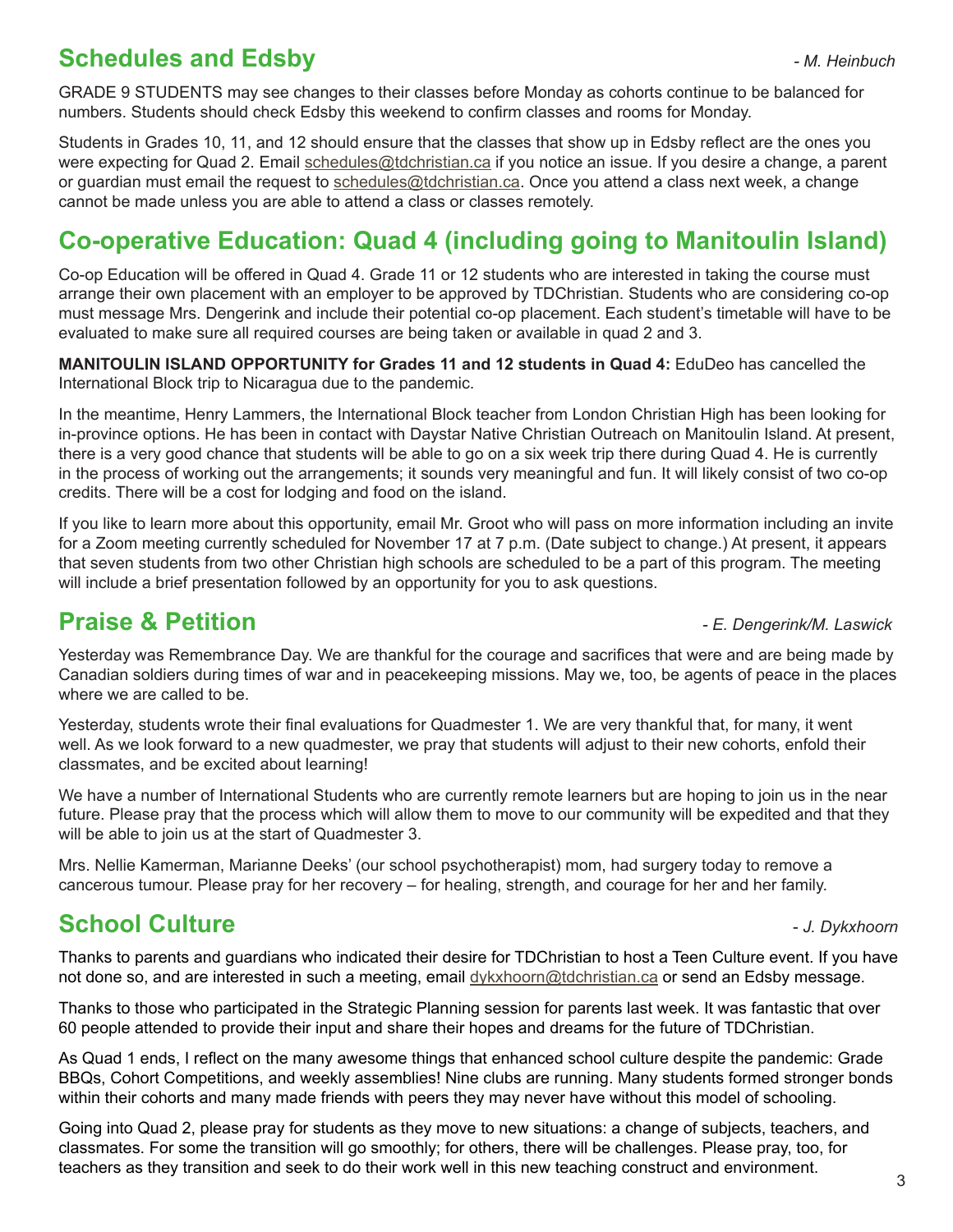## **Transportation 1989** - *J. Dykxhoorn*

Buses continue to run on schedule and with few to no incidents. In the next week or so, I will communicate a new log-in procedure that will lead to a much better functioning of BusTracker, which not working very well, at present. My hope is that this new procedure will improve the users' experiences through more accurate and more zoomed-in maps. Thanks for your patience as we work with the company who provides this valuable service.

## **From the Finance Office** *COMPONER <b>FINALLY COMPONER FINALLY <i>M. Rosie*

Do you want to earn 2.5 volunteer hours for your family without coming to the school? Join us for the virtual Fall Membership Meeting on Thurs., Nov. 26 at 7 p.m. The meeting is open to all parents, guardians, supporters, and members and will include the Celebration and Dedication of the new building (See page 1 for more details). Membership packages will be mailed this week to all members and parents/guardians.

# **Board Matters** *- Brad VanLaare*

Welcome from the TDChristian Board! We hope that you are all doing well and keeping safe.

We are really excited about the Fall Membership Meeting as the beginning of the meeting will include a celebration of the new Project 20/20 building. The meeting will then transition to our regular meeting items including updates on finances, new board member voting, a strategic plan update, a Leadership Team report, and what is happening with the Fire Hall Experiential Learning Centre.

### **Volunteer Opportunities**

- 1. Earn volunteer hours by helping to assemble the Grades 7 and 8 boxes. Go to schoolinterviews.ca (use the code "hsecf") for any spots that may be left for Friday this week from 9 a.m. to 3 p.m. Depending on how things went today and go on Friday, opportunities for next week MAY be made available on Friday night. Use the same link and code. For more information, email schuurman@tdchristian.ca.
- 2. Calling all shoppers! We need volunteers from the listed geographical locations to test out Flipgive, a funding app that helps groups raise money. Participants can earn cash for TDChristian by buying things they need to get anyway. To see how it works, go to flipgive.com/how-it-works. Geographical Locations: 1) Brampton/Halton, 2) Mississauga/Oakville, 3) Woodbridge/Kleinburg/Bolton, 4) Toronto, 5) Richmond Hill, 6) Newmarket, 7) Bradford/Holland Marsh/Springdale, 8) Orangeville/Tottenham/Schomberg. We would like volunteers to test it out within a week so that, if it is good, we can roll it out to the community late next week. The idea is that those who test it (and feel comfortable) can become go-to people as others join. If you are interested in learning more or volunteering, email fernhout@tdchristian.ca.

### **The Learning Commons**

Yesterday, we officially moved into our new Learning Commons, a place for students to engage in their learning.

As part of Project 20/20, the Learning Commons was created to provide a space for all of our student's learning needs. The Learning Commons is set up to be a quiet and inviting environment.

Not only is the Learning Commons a space for study, it is a place where you can receive help from supportive teachers across all subject areas. Students will be supervised and supported as they work through daily assignments, accomplish online courses, and complete missed tests – all with access to technology.

Thank you to those who have donated and made the Learning Commons a reality. We could not have done it without your support! Note: Of course, while it is a great space, there are still things that would improve it. We are hoping better chairs, cubicles, stools, and a raised counter. If you are interested in knowing more, contact William Groot (groot@tdchristian.ca) or Leanne Fernhout (fernhout@tdchristian.ca).

## **From the Technology Department**

Do you get more Edsby notifications than you would like? Are there some notifications you find helpful, but some you do not? You can change Edsby's notification settings to specify how many, and what type of notifications you receive. To do so, in Edsby go to Account Settings --> Notifications to configure this.



 $\overline{\Delta}$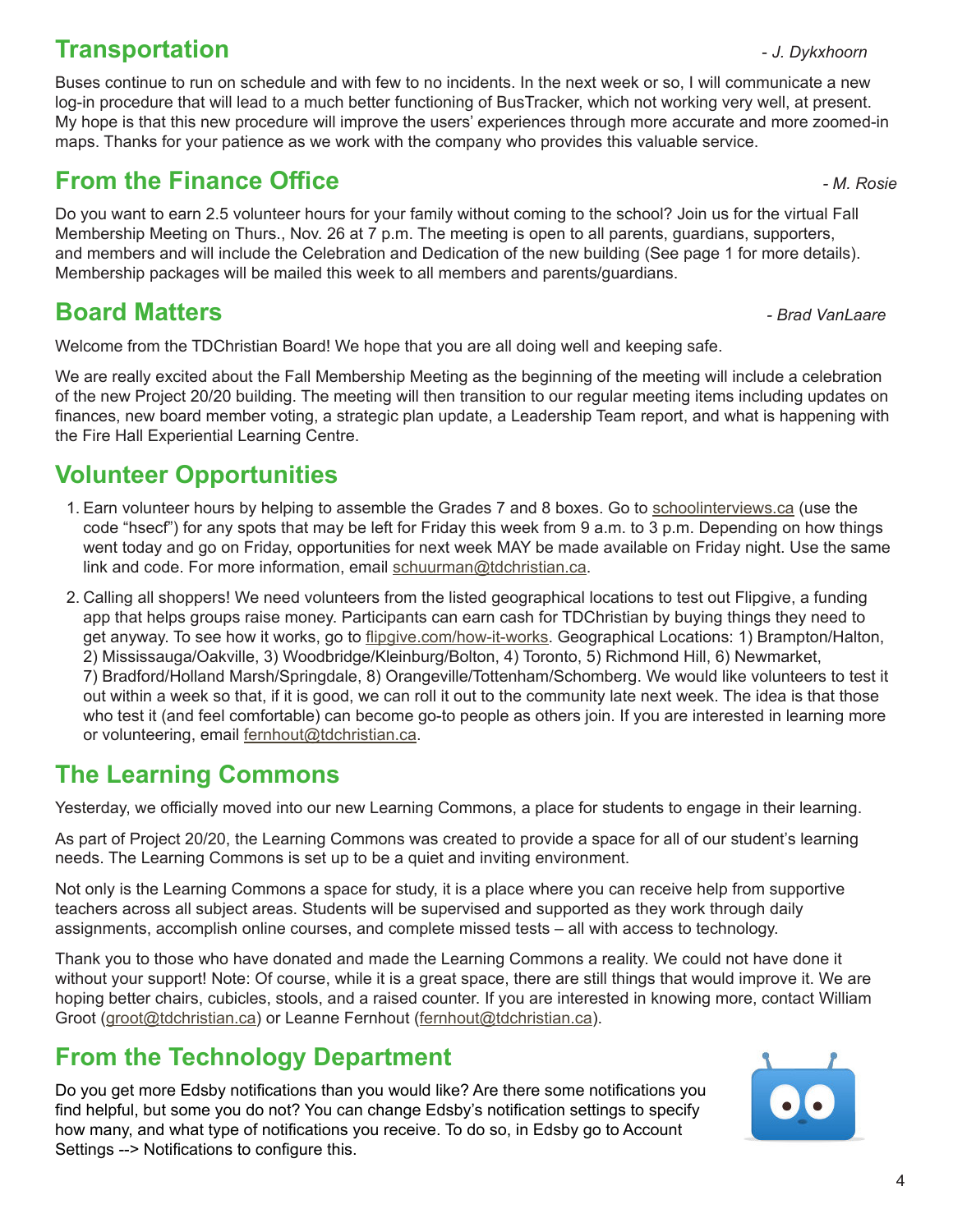#### **Falcon's Perch** *- C. Hoving*

Disappointingly, since the last Fridge Door there are only more cancellations. I met with the other Christian Schools (OCSSAA) on October 29 when we decided to cancel winter championships. OFSAA also cancelled its Winter Provincial Championships. We look with hope to the spring.

We continue to explore if and what we can do safely. As the weather changes and we move inside during Quad 2, we will endeavour to set up indoor intramurals that will meet health and safety protocols.

## **TDChristian Clothing**

TDChristian now offers an e-store year round with printing being done throughout the year as minimum requirements are met. Check the store at tdchsestore.com or click the link on the Splash! Page under Family Information.

#### **Music Notes** *- K. Hayward*

Congratulations to *Ascension* for its first contribution to "Good Morning, TDChristian." Considering that the group has been together for only a couple of rehearsals, we look forward to some pretty exciting things moving forward.

Members of the Concert Band met for the first time last week. Given the marked increase in the numbers of COVID-19 cases in this area, we have reconsidered our plans to do band in person and are moving to an online model. While this is disappointing, we look forward to being able to explore other ways of making music. Students who are part of the Band are encouraged to follow up on the information posted there so that we can get started.

Students interested in singing who have not signed up for choir are encouraged to contact Mr. Hayward ASAP.

Vocal Lessons are again being offered at TDChristian. Those who are interested should contact Mr. Hayward soon as plans are underway to begin in Quadmester 2.

If you have questions or concerns about the Music Program, please email hayward@tdchristian.ca.

### **Guidance Corner** *- E. Dengerink*

**Grade 10, 11 students:** "SHAD Canada is a STEAM and entrepreneurship program for students in Grade 10 and 11. It attracts students with high aptitudes for risk taking, curiosity, excellence and resilience, and prepares them to take on social and economic challenges. The month–long program includes a real-world design challenge that asks students to work on issues such as food security, water management and waste." The application deadline is December 7, 2020. See shad.ca to apply or for more information.

**Act Five:** Are you interested in a gap year program for next year? Act Five's Christian gap year program (by Redeemer University in conjunction with five Christian High Schools, including TDChristian) combines faithdevelopment, adventure, community, career mentorship and university courses might be the fit for you! If you're interested in taking a year off to discover who God is, having the space to breathe and think about your future, feel free to reach out to the Act Five admissions counsellor Sarah Bittel at actfive@redeemer.ca or go to actfive.ca.

**Grade 12 Students**: November is a month for Open Houses and Campus Tours for colleges and universities. Check the grade 12 Guidance Group for Virtual Open Houses and Fall Preview Events. Universities are hosting Webinars and Liason Presentations during the week; join them to get details on programs, residence, scholarships and more.

The **November/December issue of The Scholarship Report** is now in the Grade 12 Guidance Group. Check it for ideas on scholarships for which you may be eligible.

**National Portfolio Day** is Sunday, November 15 from noon to 4 p.m. Get expert advice on the portfolio process, feedback on your portfolio pieces, and speak with an advisor! This year's virtual event will allow students to still meet one-on-one with many universities, including OCAD. Register nationalportfolioday.live/.

# **Centre Stage** *- R. Peters*

On Monday, the 4Funzies performed their long-form improv "Slay the Tapdancing Jellyfish" for a physically-distanced group in the Black Box theatre and an appreciative crowd on Zoom – thanks to all those who attended! We taped the entire event so those who wish to see it (or see it again), can do so. Email peters@tdchristian.ca to obtain a link to the recording. Well done, Mia and Charlotte! You had us captivated for an entire half hour, and the time flew by. We were all having so much fun along with the two of you! (See Instagram #tdchristianhighschool for photos.)